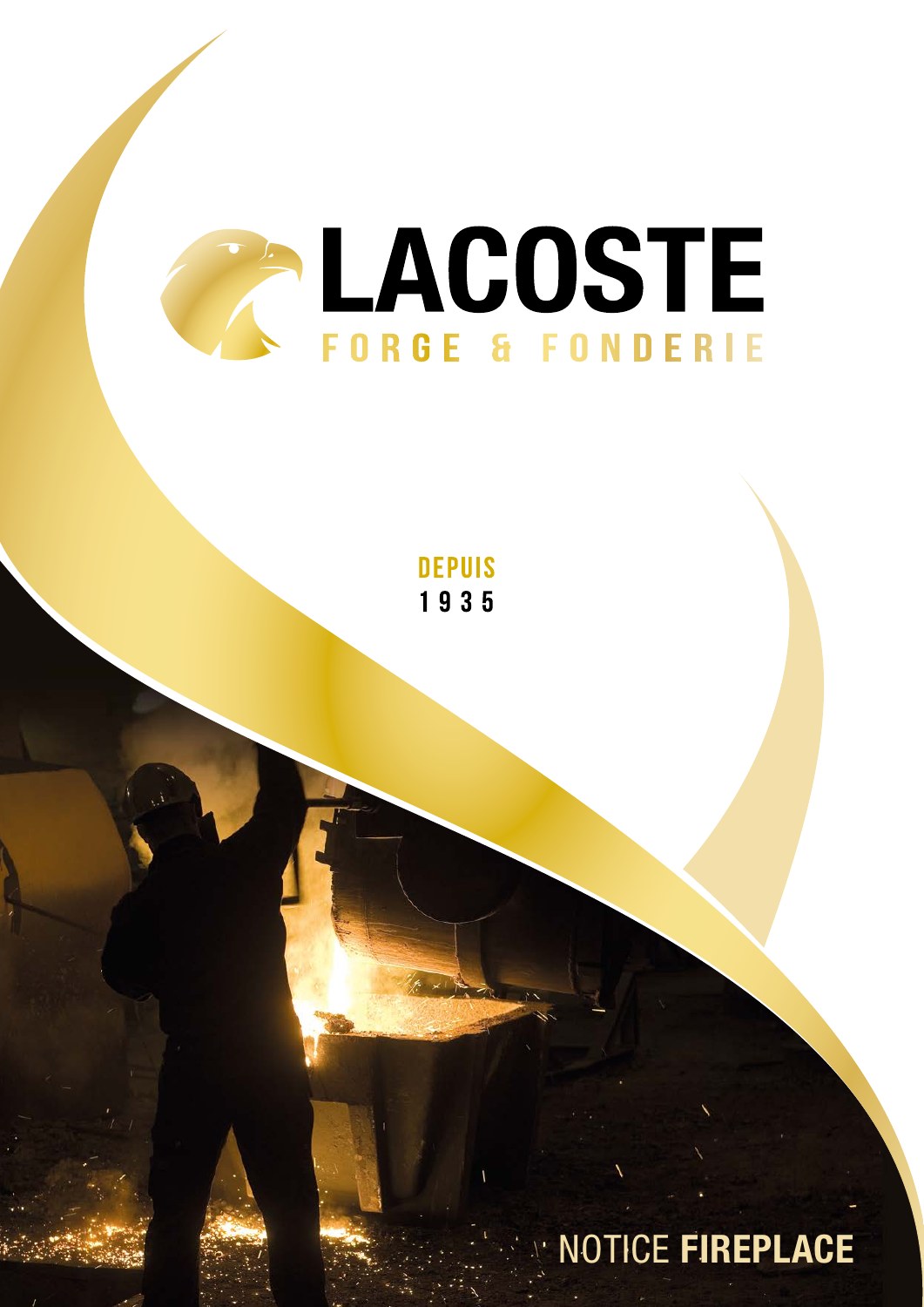



*Our cast iron products feature a 1-year warranty on condition that the recommendations below are respected.*

#### **Installation :**

Your fireback must be firmly maintained at the back of the fireplace. It is advised to fix it using swallowtails with or without brass pegs. Leave a 5 mm space between the fireback and the wall for dilatation.

#### **First use :**

- 1. For the first heating, use a few split logs and a firelighter.
- 2. Do not use crate or pallet wood. Do not use vine shoots.

3. Begin with 3 or 4 small fires at the beginning of the season in order to eliminate any moisture accumulated off-season. Renew the process each time you have not heated for a prolonged period.

#### **Use and maintenance :**

- Logs must be placed gently in order to avoid any shock to the fireback.
- Make sure the fireback is protected when the weather is wet.
- Never throw water to extinguish a fire, so as to avoid thermal shock.

• By following these simple recommendations, you will be satisfied by your fireplace fireback for decades to come.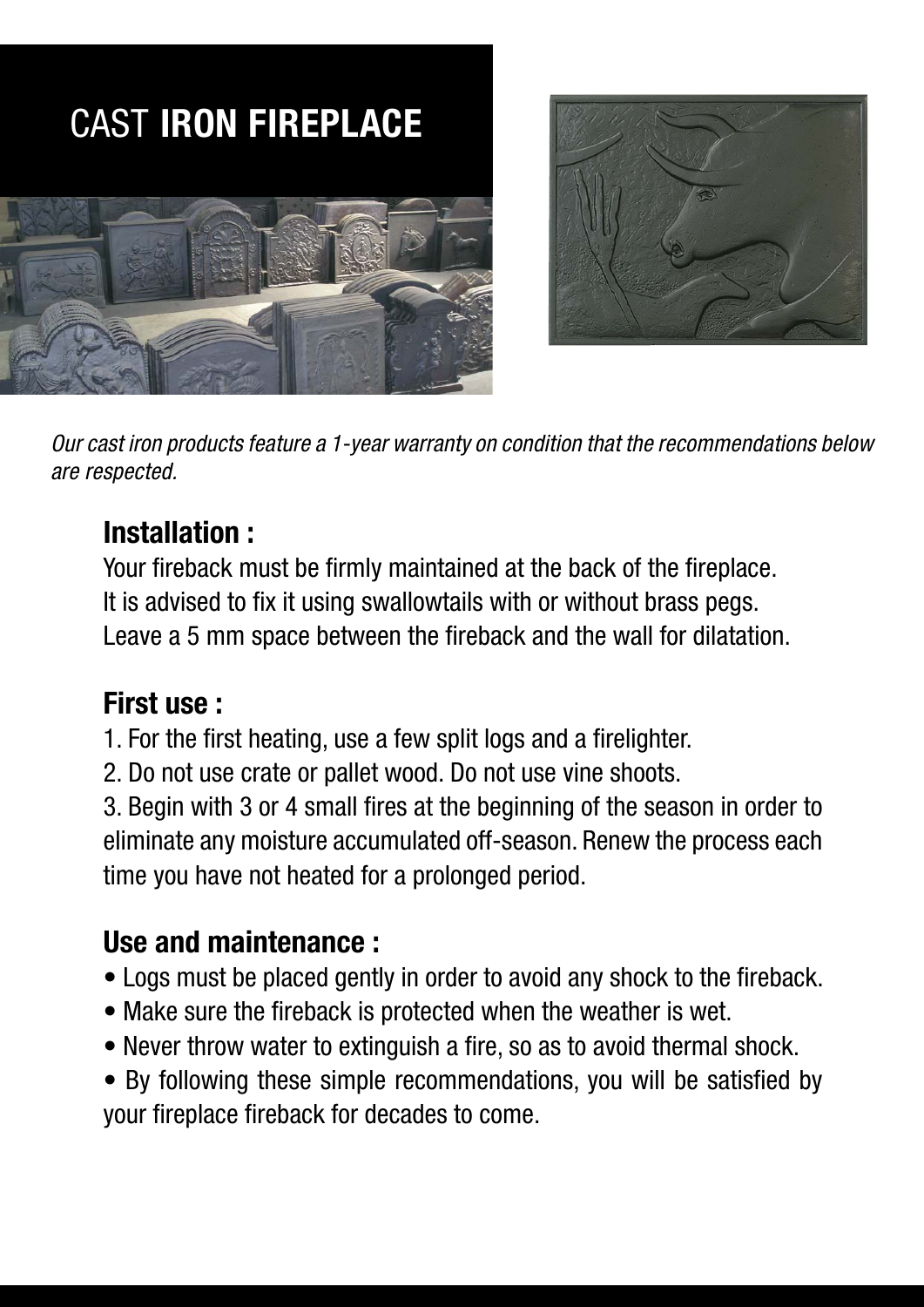# **INSTALLATION OF WALL ANCHORS** FOR FIXING YOUR DECORATED CAST IRON PLATE TO THE WALL



Position the plate against the wall as required. Determine the location of the wall anchors within the top third of the plate or under the shoulder.

### **WITH BRASS PLUG**

- 1. Using a drill bit suitable for concrete, drill
- a 10mm hole, at 5mm from each side of the plate.
- 2. Insert the brass plug into the hole.
- 3. Screw the wall anchor into the brass plug.

4. Leave 3mm to 4mm between the anchors and the plate to allow for heat expansion.

#### **WITHOUT BRASS PLUG**

1. Using a drill bit suitable for concrete, drill

a 12mm to 14mm diameter hole, at 5mm from each side of the plate.

2. Use refractory cement to seal the wall anchor.

3. Leave 3mm to 4mm between the anchors and the plate to allow for heat expansion.

## **FRONT**